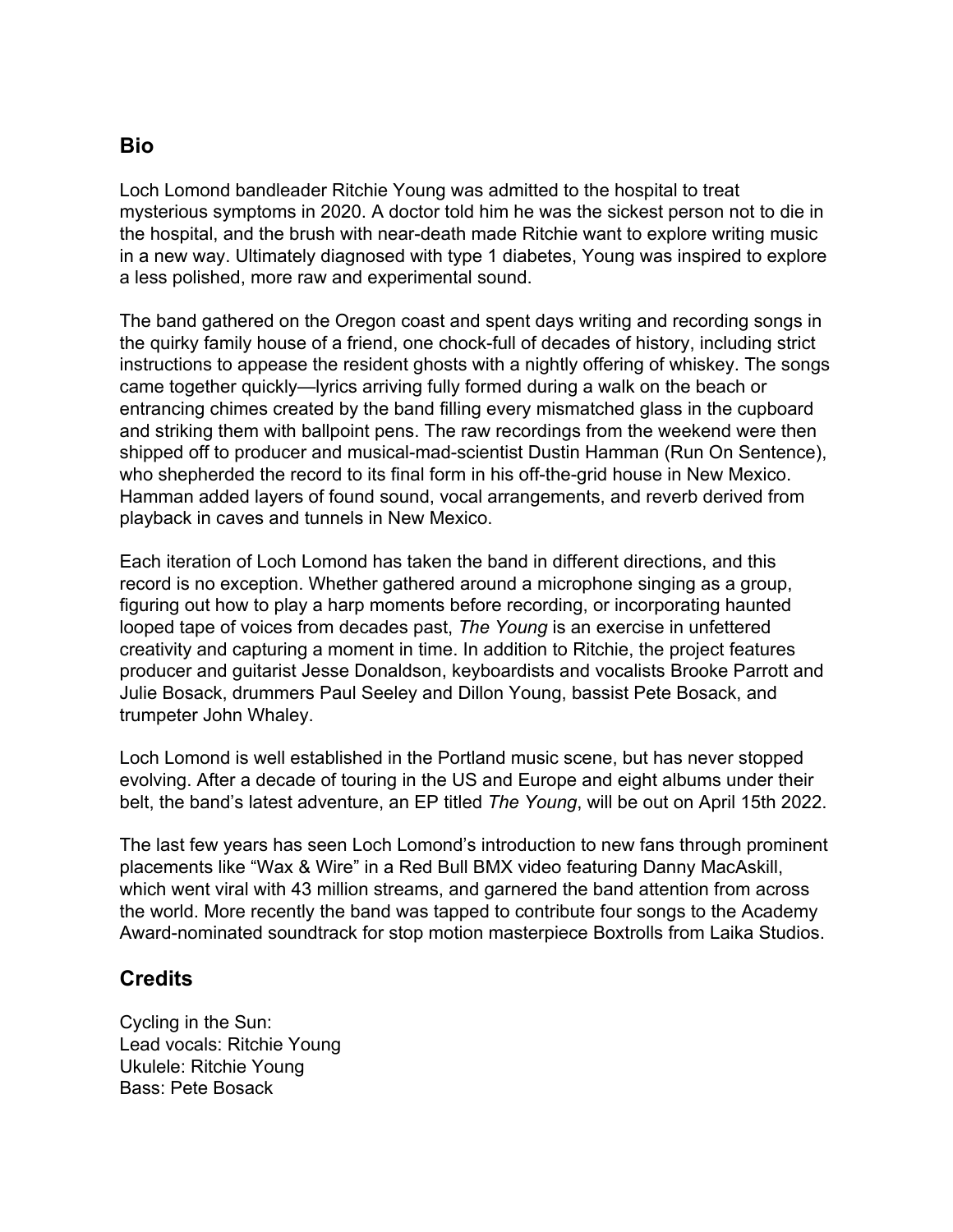Backing vocals: Dillon Young Drums: Dillon Young, Ritchie Young Glockenspiel, hand bells, Q-Chord, bowed guitar, lead guitar, glass sampler, rotary organ, programmed beats: Dustin Hamman Ambient recordings: Foley Bike 2 by jamesrodavidson https://freesound.org/people/ jamesrodavidson/sounds/181137/ This recording was chopped, looped and effected for use in this song. White Noise Playground (CC0): http://www.freesound.org/people/klankbeeld/

Boat:

Spoken word: Julie Bosack, Malachi Graham, Meara McLaughlin, found sounds from unknown source Backing vocals: Julie Bosack, Brooke Parrott Harp: Brooke Parrott Trumpet, flugelhorn: John Whaley Keys: Pete Bosack Bass: Pete Boscak Drums: Dan Galucki, Ritchie Young

The Young: Lead vocals: Ritchie Young Acoustic guitar: Jesse Donaldson Featured/backing vocals: May Arden Violin: Thomas Wentz Drums: Dan Galucki Programmed percussion: Jesse Donaldson Piano, vocal percussion, Elektron drum machine, glockenspiel, backing vocals, whistling: Dustin Hamman

Ten Pounds of Pennies: Vocals: Loch Lomond Guitar: Pete Bosack Glasses: Loch Lomond Ambient sounds: https://freesound.org/people/Nickleus/sounds/111200/

Deedles: Vocals: Brooke Parrott, Julie Bosack Guitar: Pete Bosack Trumpet: John Whaley

Small Hearts: Vocals: Ritchie Young, Julie Bosack, Brooke Parrott Ukulele: Pete Bosack, Jesse Donaldson Drums: Dillon Young, Ritchie Young Bass, electric guitar: Paul Seely Backing vocals, trumpet: John Whaley